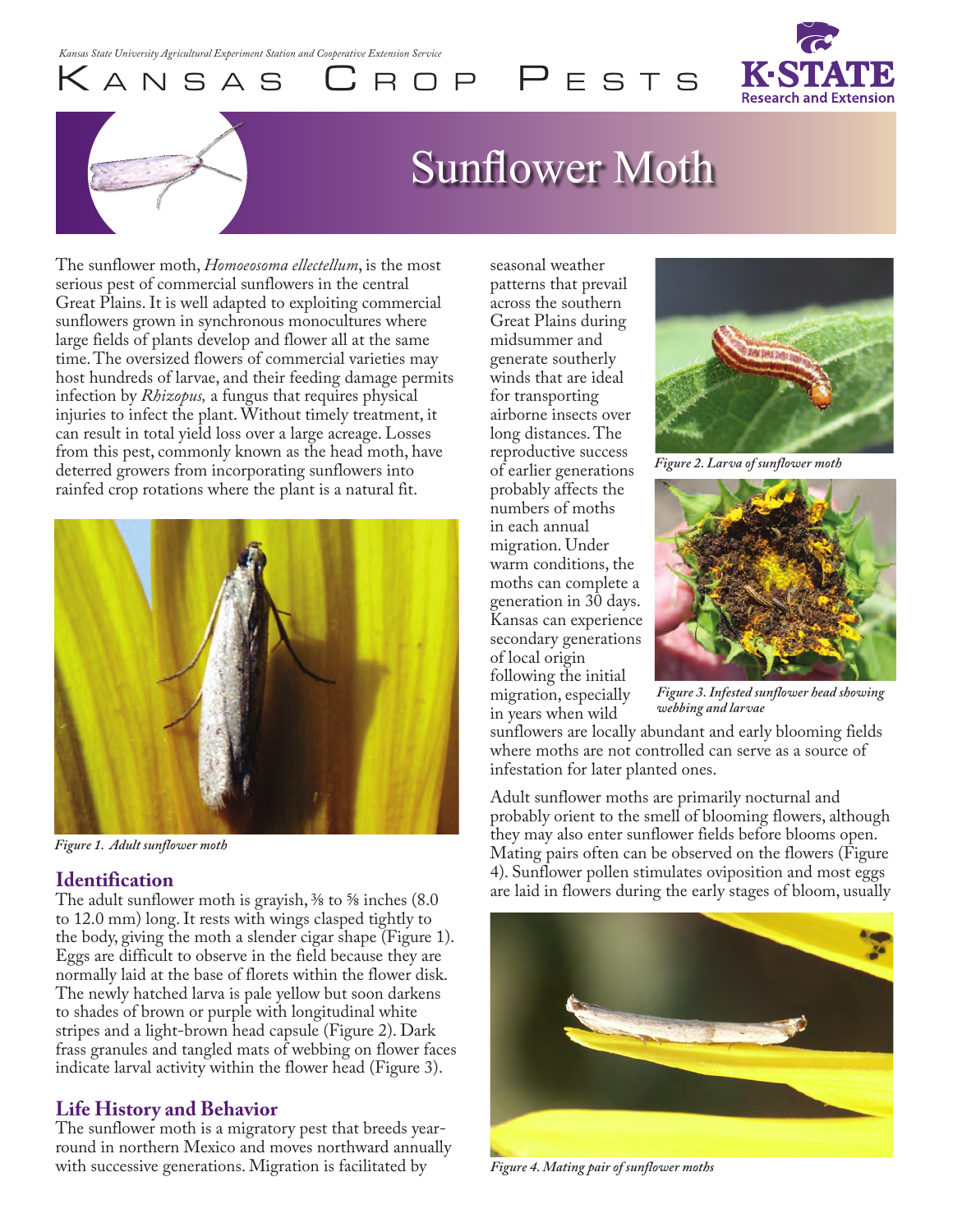at the base of individual florets. Early-stage larvae feed almost exclusively on pollen; later instars feed on tissues of the receptacle and developing seeds, often leaving trails of webbing as they move across the face of the flower. Mature larvae descend from flower heads on strands of silk to pupate in crevices in the soil or under crop residues. Although some larvae might survive the Kansas winter in a dormant state, observations suggest that the majority of late-generation moths emerge in October and attempt a return migration south.

Wild host plants include *Helianthus annuus*, coneflower, and similar flowers with small blooms that often lack sufficient resources to support the complete development of a single sunflower moth larva. Larvae must eventually move to other flowers on natural host plants, exposing them to predation. In wild sunflowers, 50 percent or more of sunflower moth larvae may be parasitized by wasp parasitoids that attack them and other caterpillar species. By contrast, cultivated sunflowers are no longer a natural host plant; their large size represents a huge food supply capable of supporting the development of many larvae, while at the same time providing a refuge from parasitism. Research has shown that because most wasp parasitoids are unable to search such large flowers, they abandon them. Many species probably do not possess ovipositors long enough to reach larvae that burrow deep within the receptacle. Certain parasitic flies of the family Tachinidae are slightly more successful because they deposit live larvae able to penetrate the flower in search of a host. Although biological control may contribute to suppression of sunflower moth in wild host plants, parasites and predators cannot prevent economically damaging infestations in commercial fields.

#### **Management**

Successful management of sunflower moth hinges on rigorous monitoring of individual fields and prompt insecticide application once threshold numbers are detected. The goal is to kill adults and early instar larvae before physical injury to the flower occurs that can permit fungal infection (Figure 5). Fortunately, early instar larvae remain vulnerable to contact insecticides for several days before causing damage because of their pollen-feeding habits and mobility on flower faces. Later instar larvae feed more aggressively and bore into the receptacle where they can avoid insecticide, creating multiple infection sites for *Rhizopus* fungi that can quickly rot the head (Figure 6). *Rhizopus* infections can invade vascular tissues and become systemic within upper plant parts, inhibiting seed fill.

Early-planted fields typically suffer the most damage from migratory flights in Kansas. Fields planted in early July or those that bloom after August 10 are less likely to develop economic infestations. They may still be affected by second-generation moths that emerge from patches of wildflowers or adjacent early-planted fields where the pest has not been adequately controlled. Geographically, average moth pressure tends to decrease from eastern to western Kansas, reflecting prevailing paths of summer winds.

### **Scouting**

Because migratory moths can appear in large numbers virtually overnight, scouting should begin as soon as the first flowers open and continue every 24 to 48 hours until pollen shed is complete in a majority of plants. Because moth migrations are spotty and each field has its own unique developmental schedule, it is not advisable for growers to follow the management decisions of neighbors. There is no substitute for scouting individual fields. Fields that have been sprayed should be revisited to determine the efficacy of treatment as soon as the re-entry interval expires. The treatment threshold is one to two moths per five plants. Projected crop value can be used to elect the low or high end of this range. Moths usually rest underneath leaves in the daytime and fly up when disturbed. If moths are abundant, they will be apparent during the day. If marginal numbers are present, scouting should be conducted an hour after sunset when moth activity on flowers reaches its peak. Use a flashlight to count the moths on a series of 20 flower faces in at least five locations in the field.



*Figure 5. Infested sunflower head showing Rhizopus infections developing around larval bore holes*



*Figure 6. Advanced head rot by Rhizopus*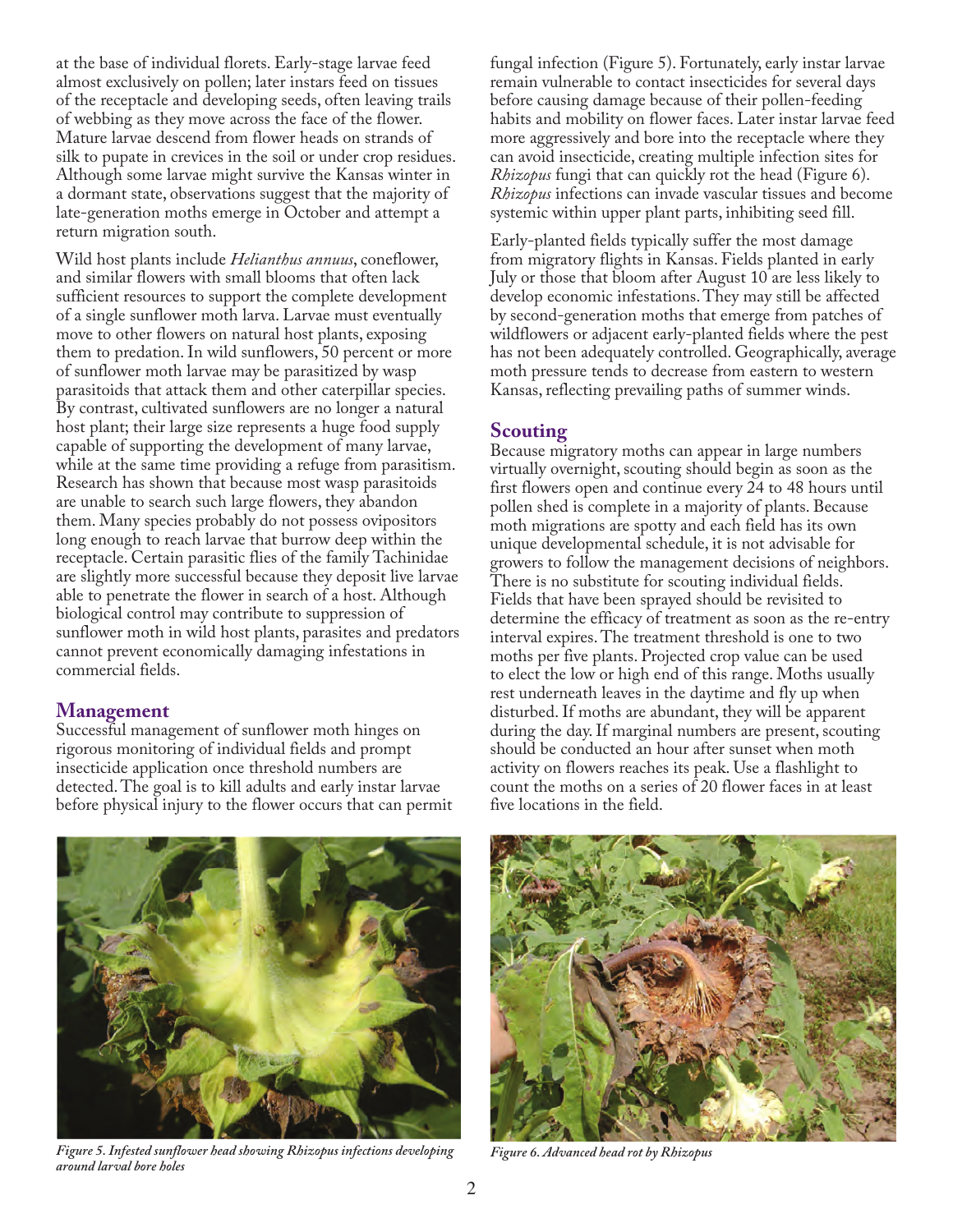## **Trapping**

Historically, sunflower moth activity has also been monitored with commercially available pheromone traps that attract and capture male moths. Traps are best placed on T-posts above canopy level at least 10 rows into the field on north and south sides, with at least four traps per field. Trapping should begin as plants enter the R-5.1 stage (ray petal emergence) and trap catches monitored daily through the R-5.8 stage (80 percent pollen shed). Insecticide applications should be considered whenever pheromone traps average four moths per trap per day. If trap catches average fewer than four per day, field scouting is justified to determine whether the action threshold has been reached. Trap catches averaging less than one per day usually have resulted in noneconomic infestations. However, it is questionable whether the information provided by trapping is sufficiently useful to justify the additional labor it requires, especially when certain outcomes dictate manual scouting before a decision can be made. Strong winds can lead to 'passive catch' of other moth species that may be difficult to distinguish from sunflower moths once they are stuck to glue in the trap. In addition, doubts have been raised about the persistence of the pheromone lure under Kansas field conditions that typically involve high temperatures and strong winds.

#### **Treatment**

If moths are above threshold, an insecticide treatment should be applied once the majority of blooms have opened and begun shedding pollen (stage R-5.1). Most failures to obtain control result from delayed treatments. The objective of an early application is to kill female moths before they lay eggs, and young larvae while they are still feeding on pollen and before they bore deep into the head. Diamide insecticides are an exception in that they do not have contact activity and thus do not kill adult moths, although they are effective against larvae. Scouting should continue after an early treatment as additional applications may be required when moth pressure is heavy. Whereas some growers opt to spray automatically at R-5.1, the advantage of scouting is the possibility that treatment can be avoided if moths remain below threshold, or delayed until later in the flowering cycle when blooms are fully expanded, increasing the chance that a single application will suffice.

Once flower disks are fully expanded or significant numbers of larvae have entered, treatment is far more effective when applied directly into the flower faces. This is best accomplished in aerial applications by flying each pass from an easterly direction, rather than back and forth over the field. Use of a ground rig, although more time consuming, permits more effective application of insecticide in a larger volume of water to provide better coverage. Organophosphate materials have somewhat better residual activity than pyrethroids, whereas the latter have repellent properties, but both can lose their efficacy quickly under Kansas summer field conditions. Several new formulations combine active ingredients with different modes of action (organophosphate + pyrethroid, or organophosphate + neonicotinoid) to increase efficacy. However, recent observations suggest rising levels of resistance to organophosphates may be evolving in sunflower moth populations.

#### **Pollinator safety**

The need to control pests on a crop in bloom raises concerns about potential impacts on pollinators. Sunflower growers also should be aware that most insecticide applications against sunflower moth carry a hidden cost in terms of yield reduction. Although commercial varieties have been bred to be self-compatible, and hence less pollinator-dependent, studies have shown that cross-pollination by insects improves seed weight and oil content. Insecticide should be applied in the early morning or late evening when pollinators are not flying. Evening is preferable because this permits overnight dissipation of material before pollinators return to the field. However, the requirement for low-wind conditions is a priority that may trump this concern. Because of their repellency, pyrethroids tend to be safer for bees than organophosphates, provided bees are not sprayed directly. Dusts and wettable powders tend to be more toxic than solutions and emulsions, and microencapsulated insecticides are especially hazardous. Studies suggest that diamides, a new class of insecticides that disrupt insect muscle contraction, have a high degree of safety for pollinators. Diamides act as ryanodine receptor modulators to paralyze insect muscles and must be consumed by the insect to reach their active site. As of 2012, both Bayer and Dupont have registered diamide insecticides for use on commercial sunflowers in Kansas (Belt and Prevathon, respectively). Preliminary trials indicate that good levels of control can be achieved with these materials without endangering bees. Growers and applicators should refer to the most recent edition of the K-State Research and Extension publication, *Sunflower Insect Management*, MF814, for a table of registered materials and application rates.